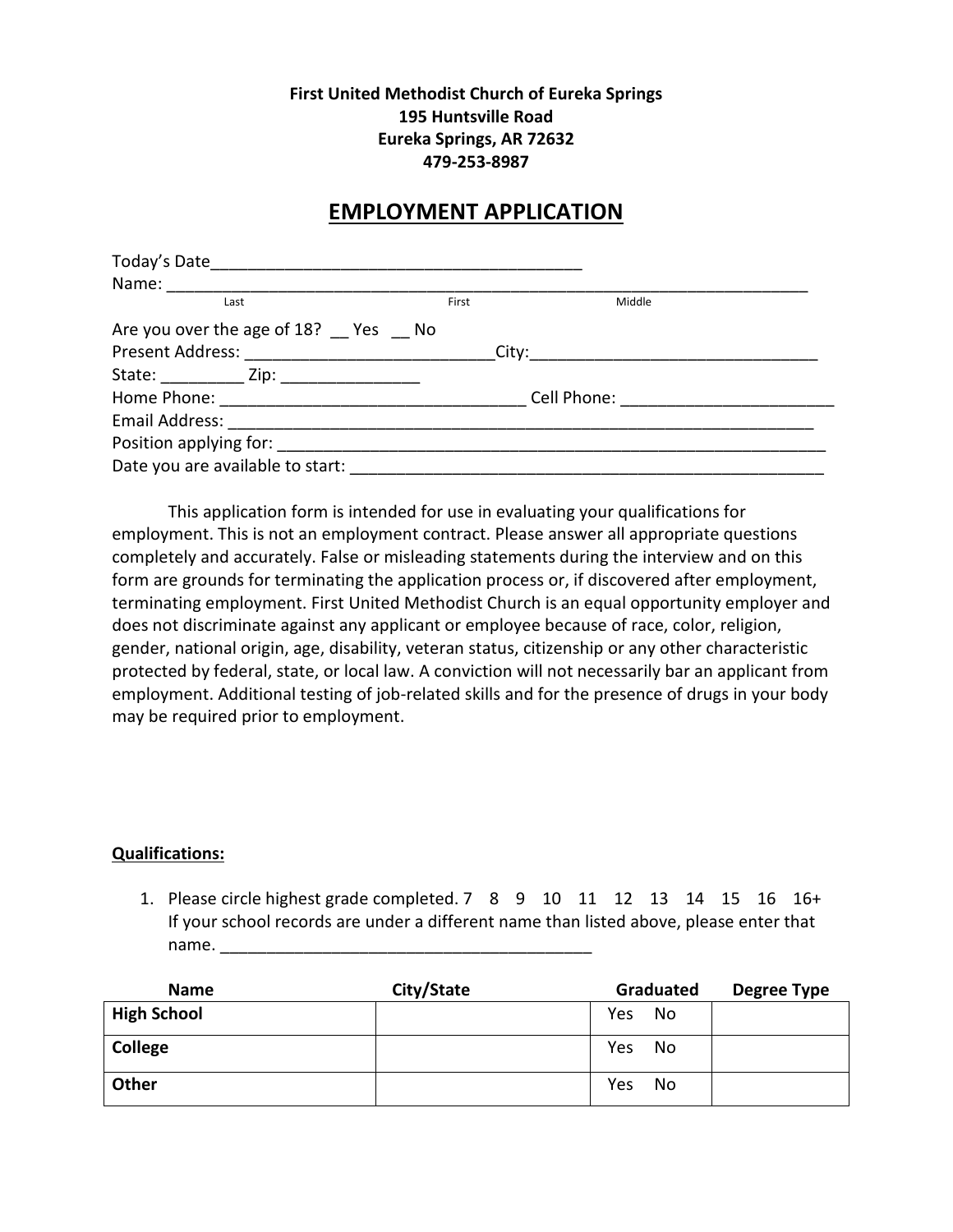# 2. Continuing education completed: (Courses taken, dates of completion) **Name of School Course Course Course Course Date**

### 3. Professional organizations: (List any in which you have membership)

| <b>Name of organization</b> | <b>Positions held</b> | <b>Dates</b> |
|-----------------------------|-----------------------|--------------|
|                             |                       |              |
|                             |                       |              |
|                             |                       |              |
|                             |                       |              |
|                             |                       |              |

### 4. Previous Employers- PLEASE NOTE: Your application may not be considered unless every question in this section is answered. Since we will make every effort to contact previous employers, the *correct telephone numbers of past employers are critical.*

| Most Recent Employer ___ Yes ___ No | $Yes$ No  | Are your currently working for this employer?<br>If yes, May we contact? |  |
|-------------------------------------|-----------|--------------------------------------------------------------------------|--|
| <b>Company Name</b>                 | City      | State                                                                    |  |
| To<br>From<br>Dates Employed        | Job Title | <b>Supervisor Name</b>                                                   |  |
| <b>Duties</b>                       |           |                                                                          |  |
| Reason for Leaving                  |           |                                                                          |  |
| <b>Second Most Recent Employer</b>  |           |                                                                          |  |
| Company Name                        | City      | State                                                                    |  |
| To<br>From<br>Dates Employed        | Job Title | <b>Supervisor Name</b>                                                   |  |
| <b>Duties</b>                       |           |                                                                          |  |
| Reason for Leaving                  |           |                                                                          |  |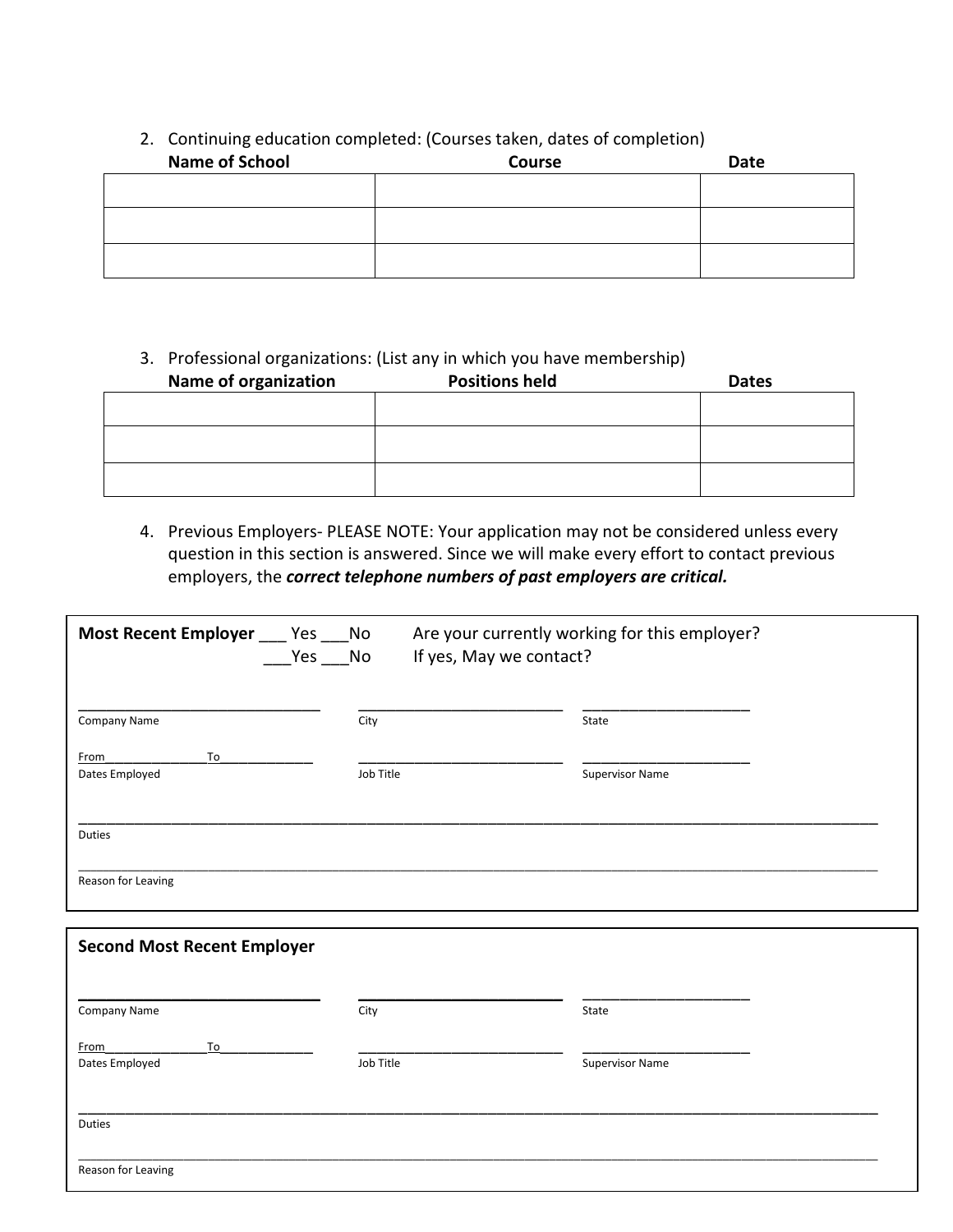| <b>Third Most Recent Employer</b> |           |                        |
|-----------------------------------|-----------|------------------------|
| <b>Company Name</b>               | City      | State                  |
| To<br>From<br>Dates Employed      | Job Title | <b>Supervisor Name</b> |
| Duties                            |           |                        |
| Reason for Leaving                |           |                        |

5. Previous Volunteer Experience**:** Please list any relevant volunteer positions you have held and list the duties you performed in each position, the name of your supervisor, the address and phone number of the volunteer organization, and the dates of your volunteer service.

| <b>Name of Organization</b> | <b>Positions held</b> | <b>Dates</b> |
|-----------------------------|-----------------------|--------------|
|                             |                       |              |
|                             |                       |              |
|                             |                       |              |
|                             |                       |              |
|                             |                       |              |

- 6. Have you ever been convicted of or pled guilty to a crime, either a misdemeanor or a felony (including but not limited to drug-related charges, child abuse, other crimes of violence, theft, or motor vehicle violations)? \_\_ No \_\_ Yes If yes, please explain: \_\_\_\_\_\_\_\_\_\_\_\_\_\_\_\_\_\_\_\_\_\_\_\_\_\_\_\_\_\_\_\_\_\_\_\_\_\_\_\_\_\_\_\_\_\_\_\_\_\_\_\_\_
- 7. References: Please list three individuals who are not related to you by blood or marriage as references. Please list people who have known you for at least three years.

| 1. Name:                                 |
|------------------------------------------|
|                                          |
|                                          |
| Evening Phone:                           |
| Length of time you have known reference: |
|                                          |
| 2. Name:                                 |
|                                          |
| Daytime Phone: ____________________      |
| Evening Phone:                           |